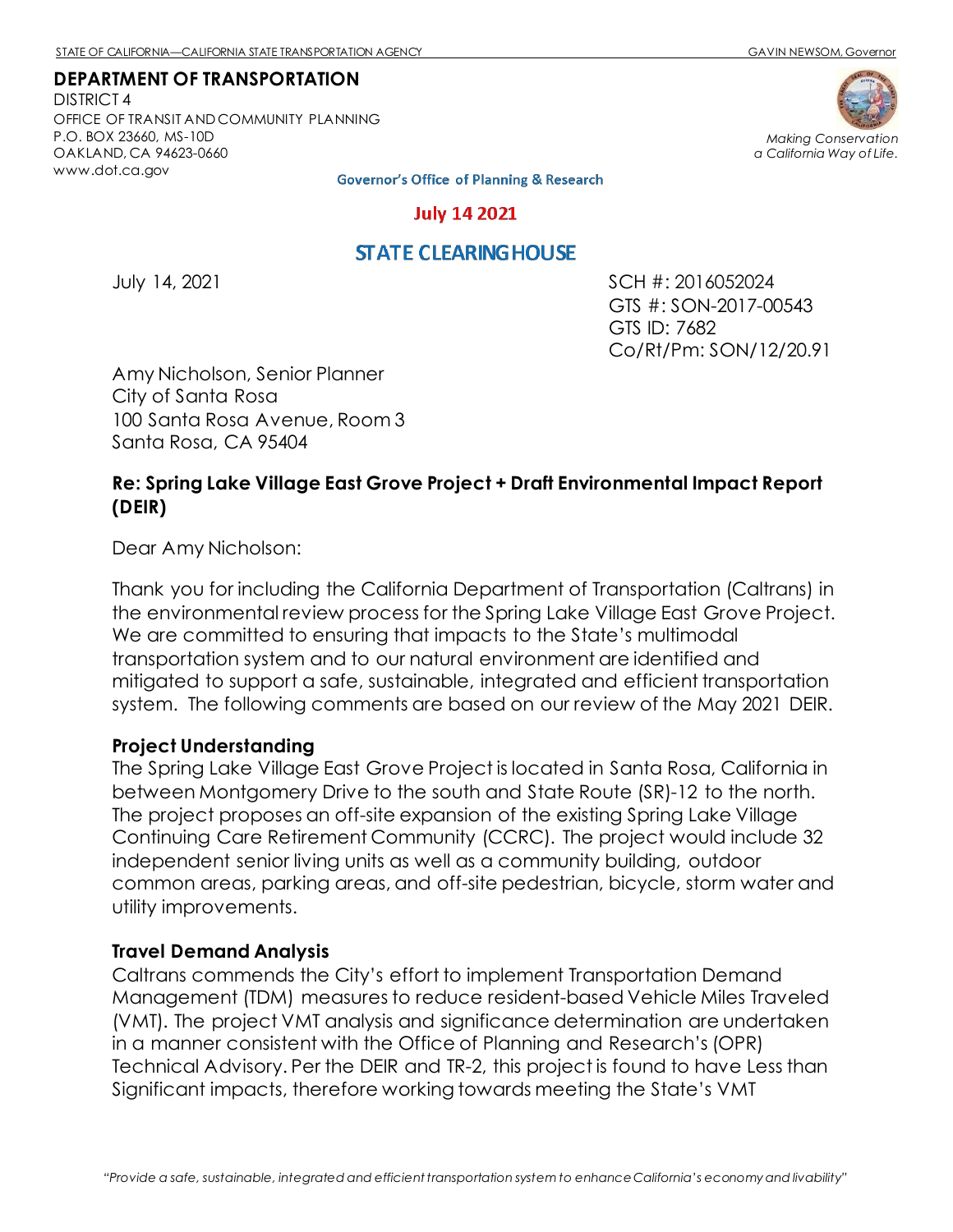Amy Nicholson, Senior Planner July 14, 2021 Page 2

reduction goals. Caltrans acknowledges the mitigation and TDM strategies incorporated into the DEIR and supports the implementation and monitoring of these strategies.

## **Design**

Caltrans requires at least one complete cross-section of SR-12 in relation to Los Alamos Road showing the centerline, lanes, curb/gutter, shoulder width, and proposed sidewalk. In addition, please include plans of the three proposed alternatives for frontage improvements showing the proposed sidewalk.

The [Caltrans District 4 Bike Plan](https://dot.ca.gov/caltrans-near-me/district-4/d4-popular-links/d4-bike-plan) calls for Class I bike lanes along the project frontage. To ensure adequate room for the bike lanes at the frontage road, please comply with the Caltrans minimum standard sidewalk and shoulder widths.

## **Hydrology**

The State drainage system currently crosses SR-12 and outlets onto Los Alamos Road. State culverts and pipes will likely be impacted by the curb, gutter, and sidewalk elements proposed in the northeast corner of the project site. Sheet flow from SR-12 that drains toward the project site will be blocked by the proposed sidewalk as well. Please include plans in the Final Environmental Impact Report in relation to Caltrans' Right-of-Way (ROW) to ensure that the project meets Caltrans' standards and does not impact the State drainage system.

## **Construction-Related Impacts**

Project work that requires movement of oversized or excessive load vehicles on State roadways require a transportation permit that is issued by Caltrans. As well, the project must maintain bicycle and pedestrian access during construction. To apply, visit: [https://dot.ca.gov/programs/traffic-operations/transportation](https://dot.ca.gov/programs/traffic-operations/transportation-permits)[permits.](https://dot.ca.gov/programs/traffic-operations/transportation-permits) Prior to construction, coordination may be required with Caltrans to develop a Transportation Management Plan (TMP) to reduce construction traffic impacts to SR-12.

### **Lead Agency**

As the Lead Agency, the City of Santa Rosa is responsible for all project mitigation, including any needed improvements to the State Transportation Network (STN). The project's fair share contribution, financing, scheduling, implementation responsibilities and lead agency monitoring should be fully discussed for all proposed mitigation measures.